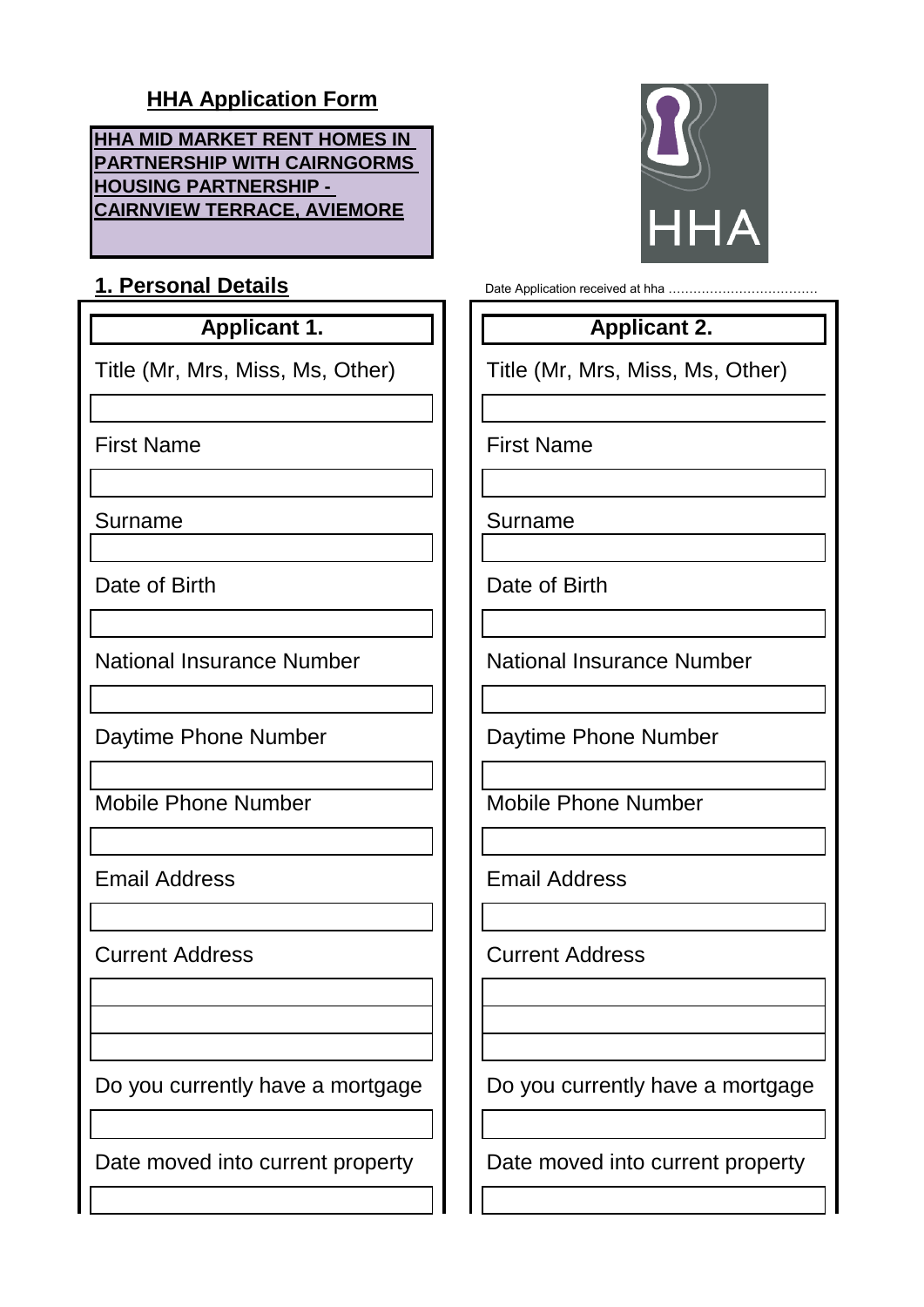| <b>Applicant 1.</b>                                                                                                                      | <b>Applicant 2.</b>                                                                                                                      |
|------------------------------------------------------------------------------------------------------------------------------------------|------------------------------------------------------------------------------------------------------------------------------------------|
| Landlords Name & Address                                                                                                                 | Landlords Name & Address                                                                                                                 |
|                                                                                                                                          |                                                                                                                                          |
| if successful in allocation of a property we will request from<br>you a Reference Request Mandate Form to obtain a<br>Landlord Reference | if successful in allocation of a property we will request from<br>you a Reference Request Mandate Form to obtain a<br>Landlord Reference |

| <b>Address and Postcode</b> | <b>Address and Postcode</b> |
|-----------------------------|-----------------------------|
|                             |                             |
|                             |                             |
|                             |                             |
|                             |                             |
| From - To.                  | From - To.                  |
|                             |                             |
| Reason for leaving          | Reason for leaving          |
|                             |                             |
|                             |                             |
|                             |                             |
| <b>Address and Postcode</b> | <b>Address and Postcode</b> |
|                             |                             |
|                             |                             |
|                             |                             |
|                             |                             |
| From - To.                  | From - To.                  |
|                             |                             |
|                             | Reason for leaving          |
| Reason for leaving          |                             |
|                             |                             |
|                             |                             |
|                             |                             |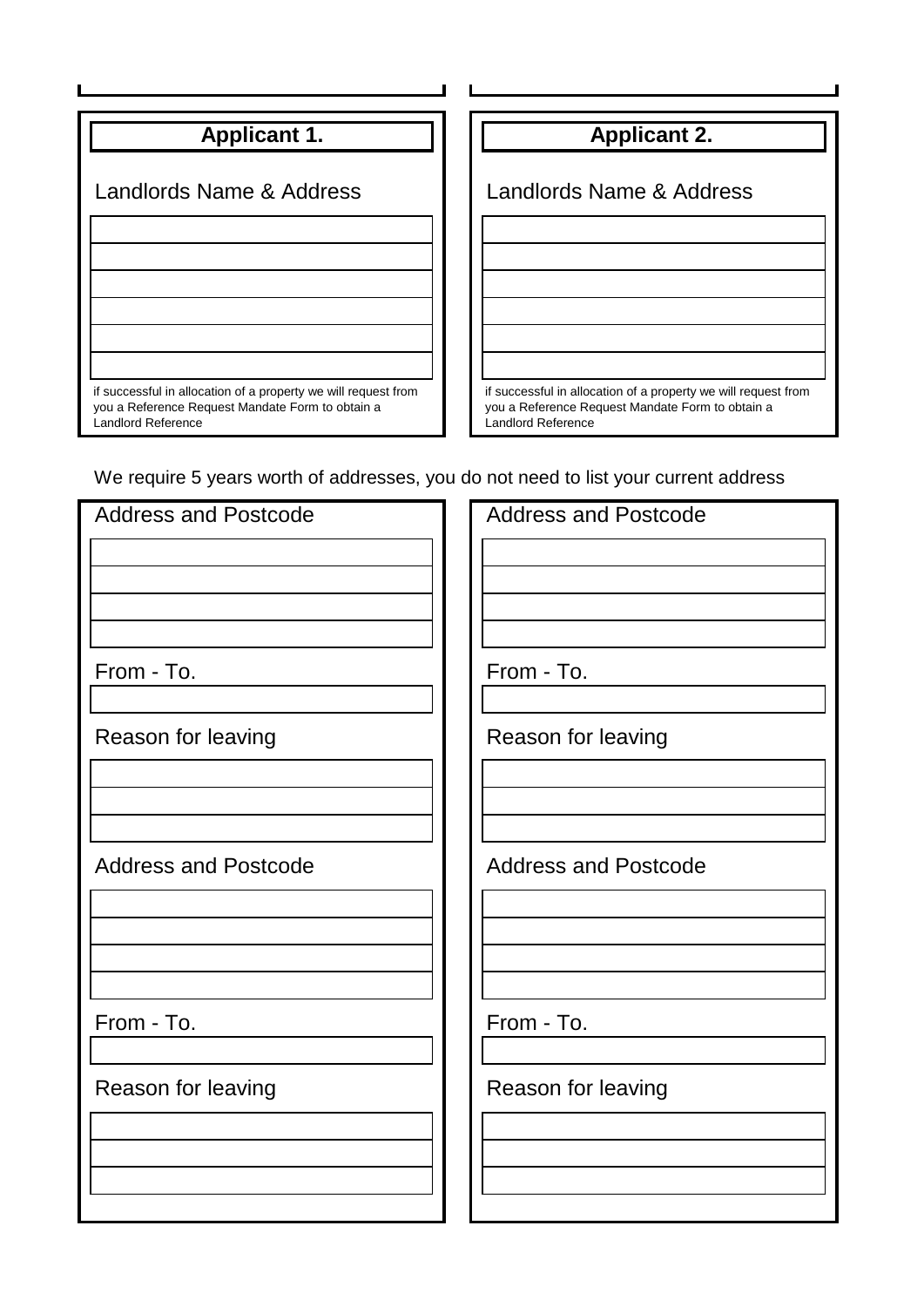# **2. Employment Details - Your employer must be a member of the CHP**

| <b>Applicant 1.</b>                                                                                                        | <b>Applicant 2.</b>                                                                                                        |
|----------------------------------------------------------------------------------------------------------------------------|----------------------------------------------------------------------------------------------------------------------------|
| Name of main employer                                                                                                      | Name of main employer                                                                                                      |
|                                                                                                                            |                                                                                                                            |
| <b>Job Title</b>                                                                                                           | <b>Job Title</b>                                                                                                           |
|                                                                                                                            |                                                                                                                            |
| Address of employer                                                                                                        | Address of employer                                                                                                        |
|                                                                                                                            |                                                                                                                            |
|                                                                                                                            |                                                                                                                            |
| Annual income amount (net)                                                                                                 | Annual income amount (net)                                                                                                 |
|                                                                                                                            |                                                                                                                            |
| monthly                                                                                                                    | monthly                                                                                                                    |
|                                                                                                                            |                                                                                                                            |
| Time with current employer                                                                                                 | Time with current employer                                                                                                 |
|                                                                                                                            |                                                                                                                            |
| Do you have a permanent contract                                                                                           | Do you have a permanent contract                                                                                           |
| with this employment                                                                                                       | with this employment                                                                                                       |
|                                                                                                                            |                                                                                                                            |
| We require the following information if you have more than 1<br>job. If you are selected for a property we will ask you to | We require the following information if you have more than 1<br>job. If you are selected for a property we will ask you to |
| support the income information by contacting your employer<br>or requesting your P60 and wage slips.                       | support the income information by contacting your employer<br>or requesting your P60 and wage slips.                       |
| Name of 2nd employer                                                                                                       | Name of 2nd employer                                                                                                       |
|                                                                                                                            |                                                                                                                            |
|                                                                                                                            |                                                                                                                            |
| Address of 2nd employer                                                                                                    | Address 2nd employer                                                                                                       |
|                                                                                                                            |                                                                                                                            |
|                                                                                                                            |                                                                                                                            |
|                                                                                                                            |                                                                                                                            |
| Annual income amount (net)                                                                                                 | Annual income amount (net)                                                                                                 |
|                                                                                                                            |                                                                                                                            |
| Time with 2nd employer                                                                                                     | Time with 2nd employer                                                                                                     |
|                                                                                                                            |                                                                                                                            |
|                                                                                                                            |                                                                                                                            |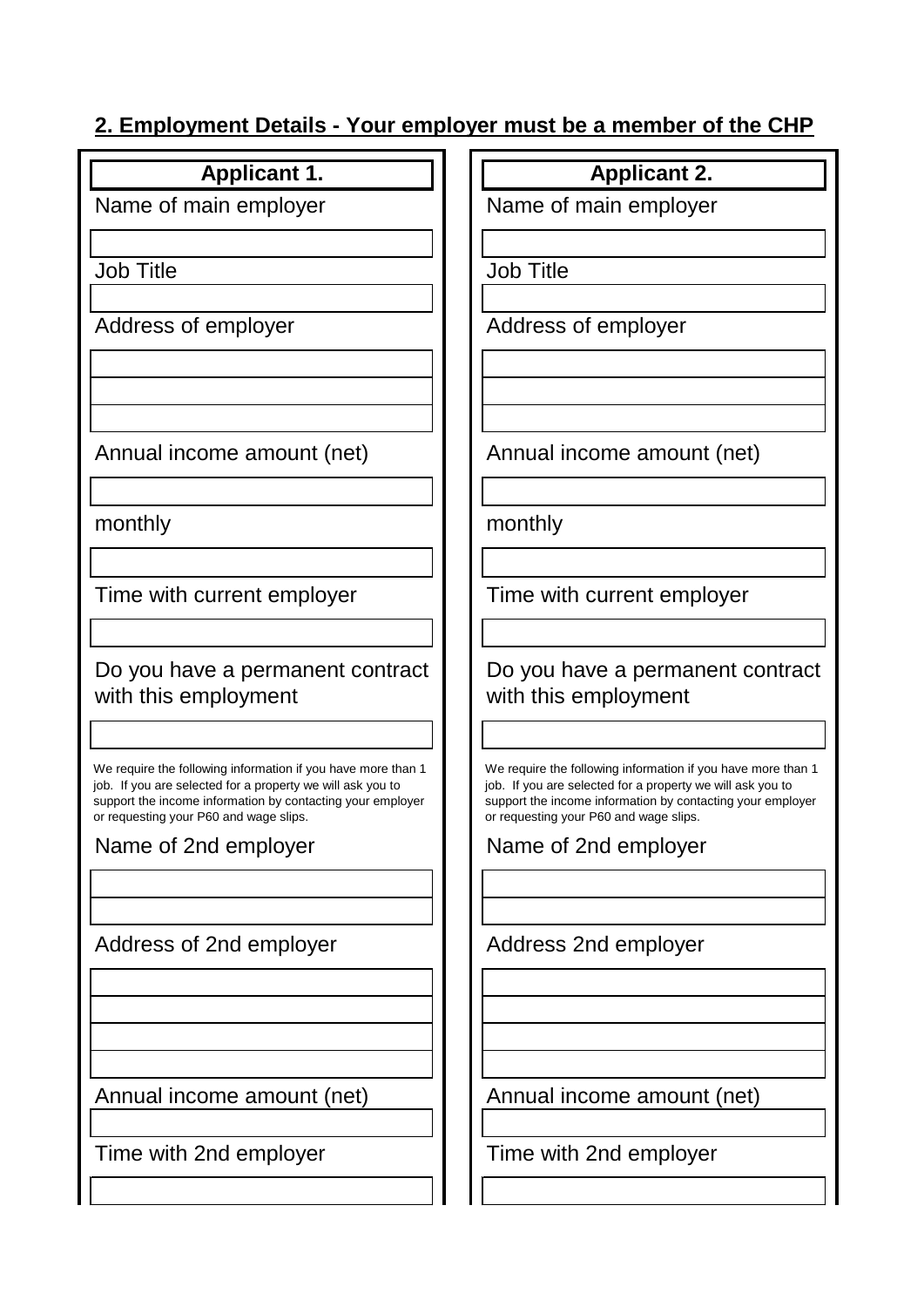| <b>Applicant 1.</b>         |
|-----------------------------|
| Details of any other income |
|                             |
|                             |
|                             |
|                             |
|                             |
|                             |
|                             |
|                             |
|                             |
|                             |
|                             |

### **Applicant 2.**

Details of any other income

## **If Self Employed**

Registered Address **Registered Address** 

Length of Time Trading **Length of Time Trading** 

Do you have an Accountant **Do** you have an Accountant

Do you complete your own tax return

Annual income amount Annual income amount

# **Applicant 1. Applicant 2.**

Name of Trading Name/Company | | Name of Trading Name/Company

Do you complete your own tax return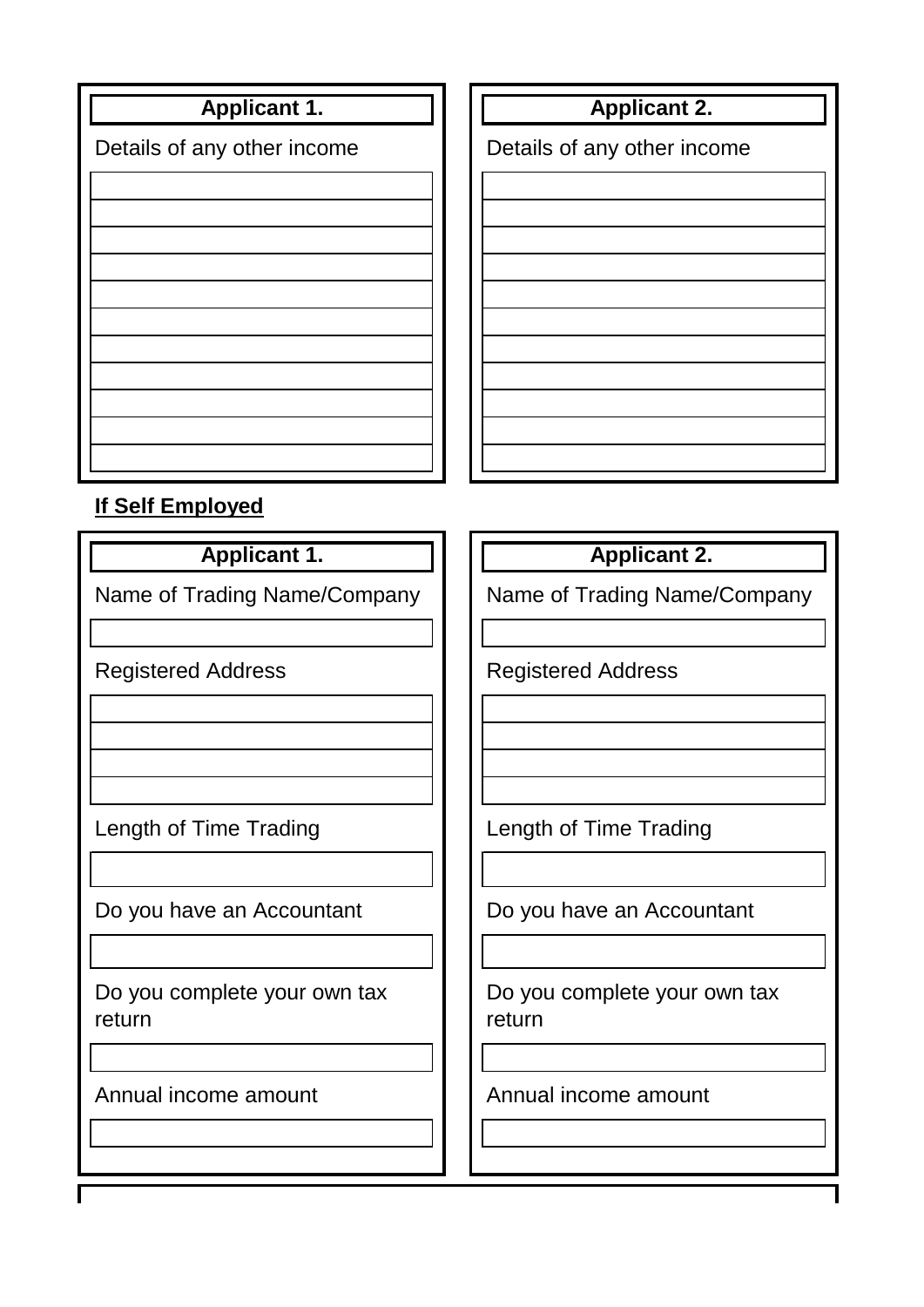## **3. Please provide details of any outgoings/debts**

Current monthly rent **Current monthly rent** 

secured loans **secured loans** 

Car payments **Car payments Car payments** please give details of payments  $\|\cdot\|$  please give details of payments

Personal loans **Personal loans** please give details of payments **please** give details of payments

Applicant 1. **Applicant 2.** 

Details of any trust deeds or  $\Box$  Details of any trust deeds or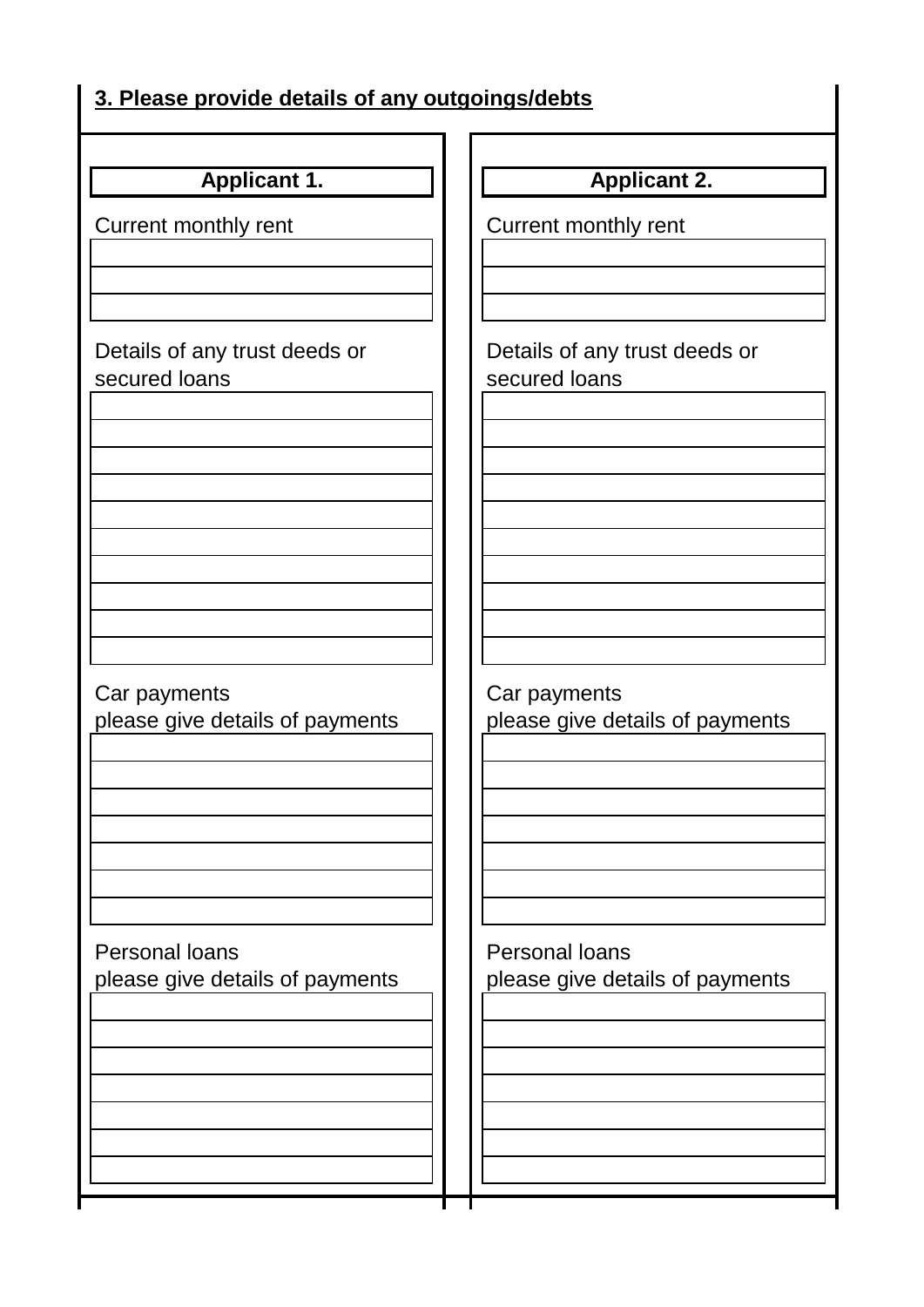| Credit card balances & payments  |  |
|----------------------------------|--|
| please give details of payments  |  |
|                                  |  |
|                                  |  |
|                                  |  |
|                                  |  |
|                                  |  |
|                                  |  |
|                                  |  |
|                                  |  |
|                                  |  |
|                                  |  |
|                                  |  |
|                                  |  |
|                                  |  |
|                                  |  |
|                                  |  |
|                                  |  |
|                                  |  |
|                                  |  |
| Details of any other outstanding |  |
|                                  |  |
|                                  |  |
| debts or payments                |  |
|                                  |  |
|                                  |  |
|                                  |  |
|                                  |  |
|                                  |  |
|                                  |  |
|                                  |  |
|                                  |  |
|                                  |  |
|                                  |  |
|                                  |  |
|                                  |  |
|                                  |  |
|                                  |  |
|                                  |  |
|                                  |  |
|                                  |  |
|                                  |  |
|                                  |  |

Credit card balances & payments please give details of payments

Details of any other outstanding debts or payments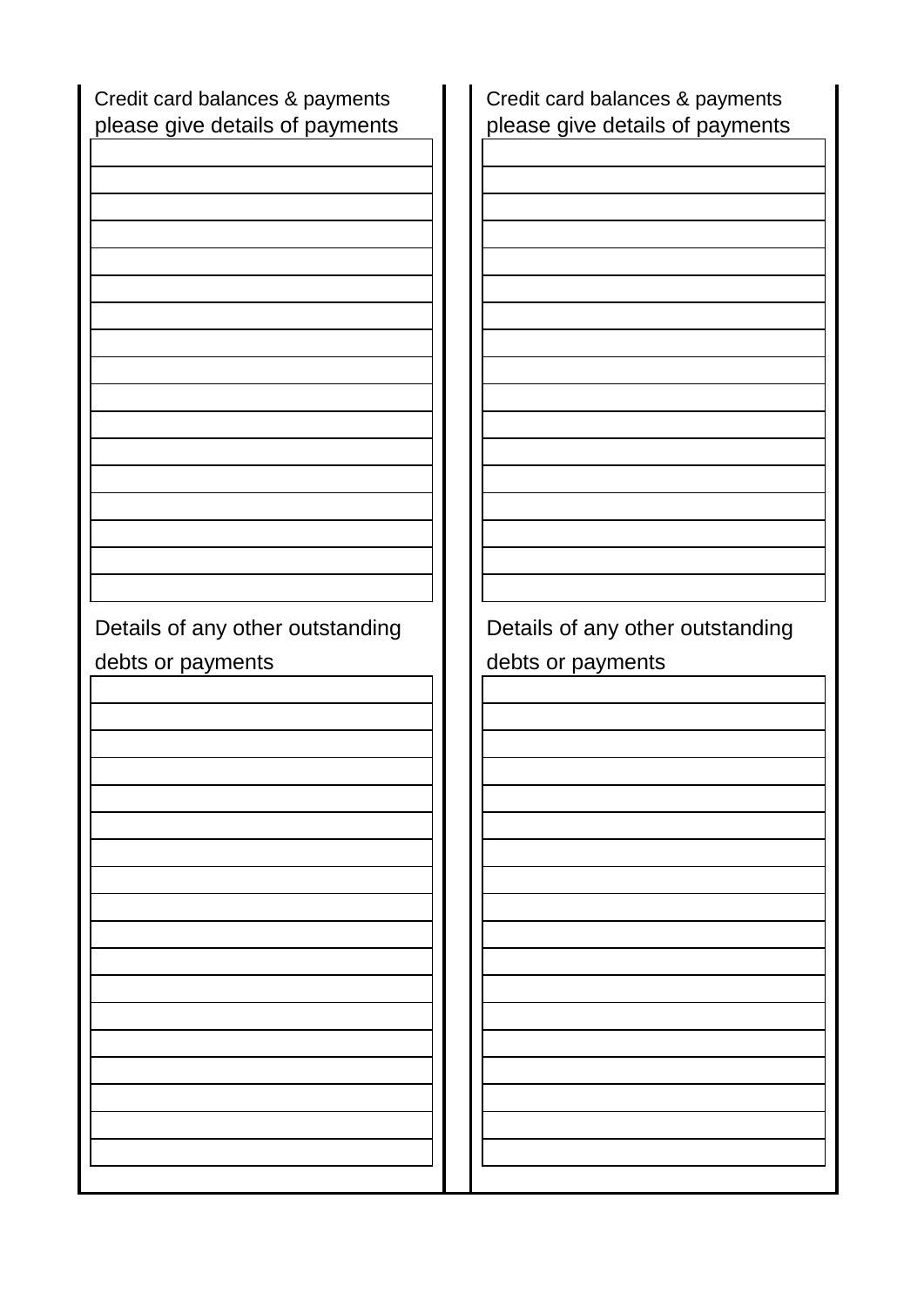# **4. Household Details**

In order for HHA to contact you regarding a property suitable to your needs please complete the following information -

People who will be moving with you and living with you permanently (incl. children)

| <b>Full Name</b>                                 |
|--------------------------------------------------|
|                                                  |
| Relationship to you                              |
|                                                  |
| Date of Birth<br>Do they live with you now       |
|                                                  |
| If No, please tell us their address and postcode |
|                                                  |
| <b>Full Name</b>                                 |
|                                                  |
| Relationship to you                              |
|                                                  |
| Date of Birth<br>Do they live with you now       |
|                                                  |
| If No, please tell us their address and postcode |
|                                                  |
| <b>Full Name</b>                                 |
|                                                  |
| Relationship to you                              |
|                                                  |
| Date of Birth<br>Do they live with you now       |
|                                                  |
| If No, please tell us their address and postcode |
|                                                  |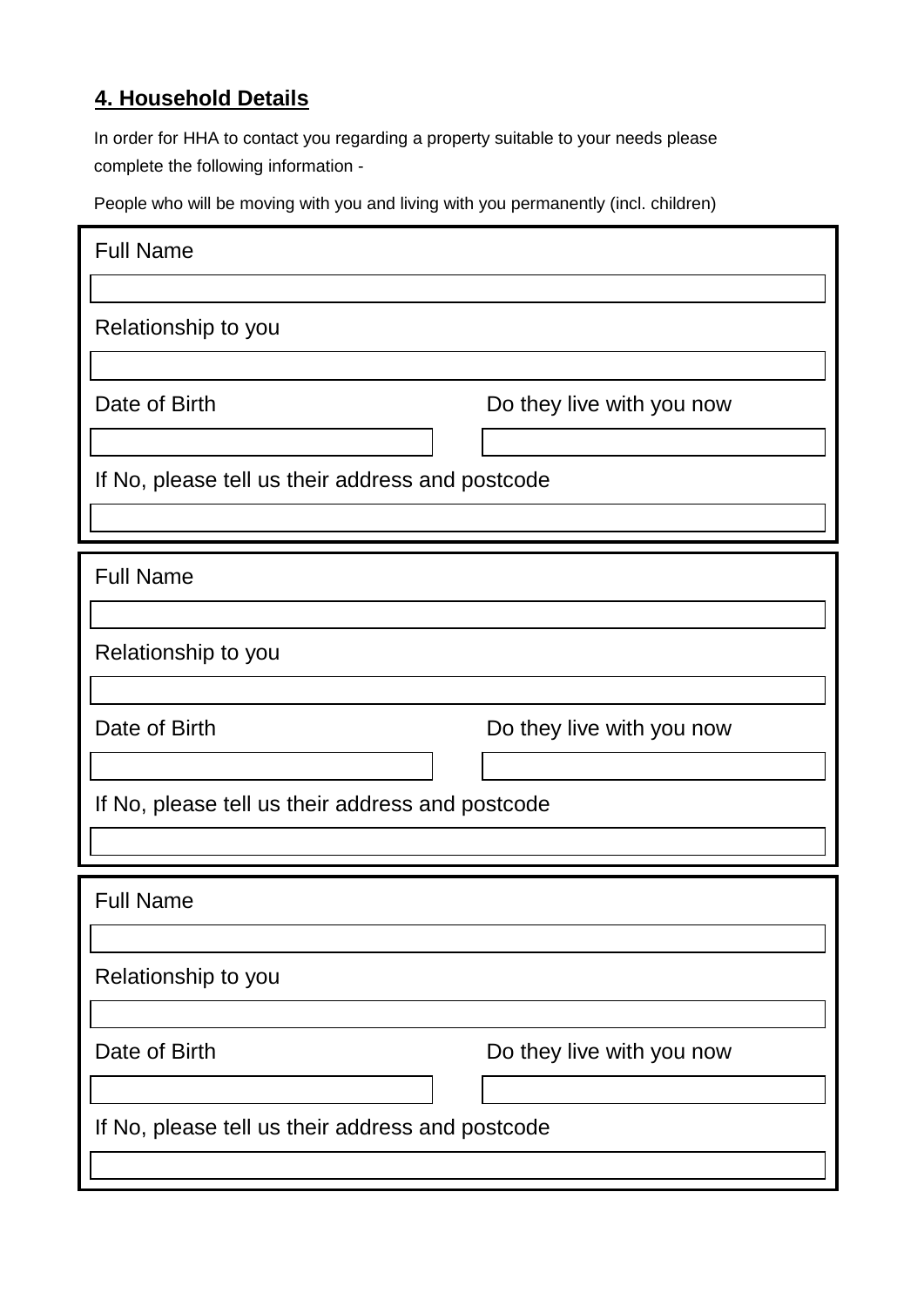Are you or any person who will be moving with you expecting a baby

Yes or No

If yes, who is expecting a baby

When is the baby due

Do you have residential access to a child or children who do not live with you

Yes or No

If yes, please tell us the arrangements that are in place

Tell us the name/s and permanent address/es of your children

Details of any pets

Do you have any special needs/medical requirements which may affect the type of property allocated to you?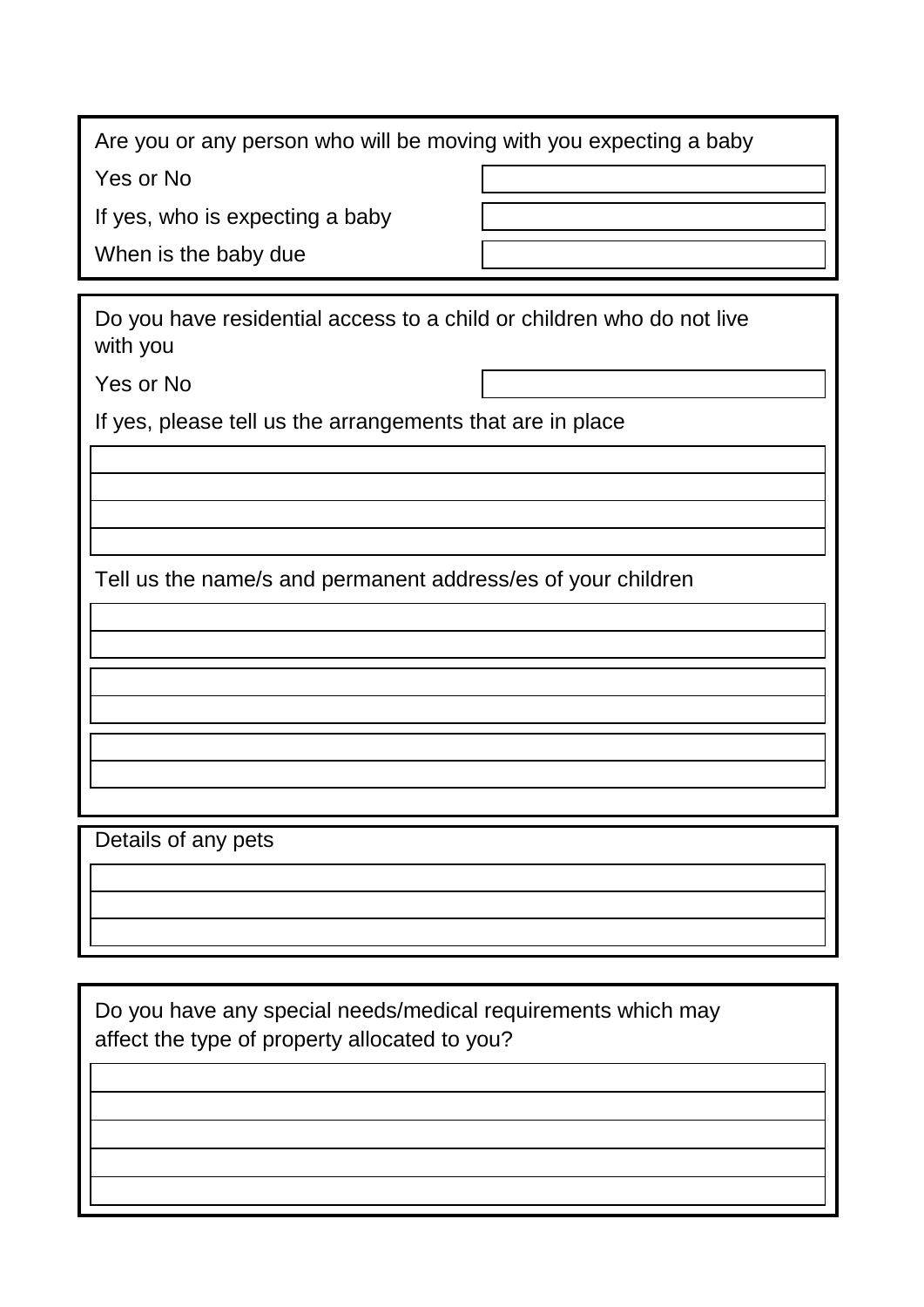### **5. Anti Social Behaviour**

Have you or any member of your household ever been investigated or evicted for Antisocial Behaviour

Yes/No Yes/No

Are you or is any member of your household subject to an Antisocial Behaviour Order

Yes/No Yes/No

# **Applicant 1. Applicant 2.**

Have you or any member of your household ever been investigated or evicted for Antisocial Behaviour

Are you or is any member of your household subject to an Antisocial Behaviour Order

Are you currently involved in any criminal investigation or party to any ongoing criminal court process?

Do you have/ever had any criminal conviction?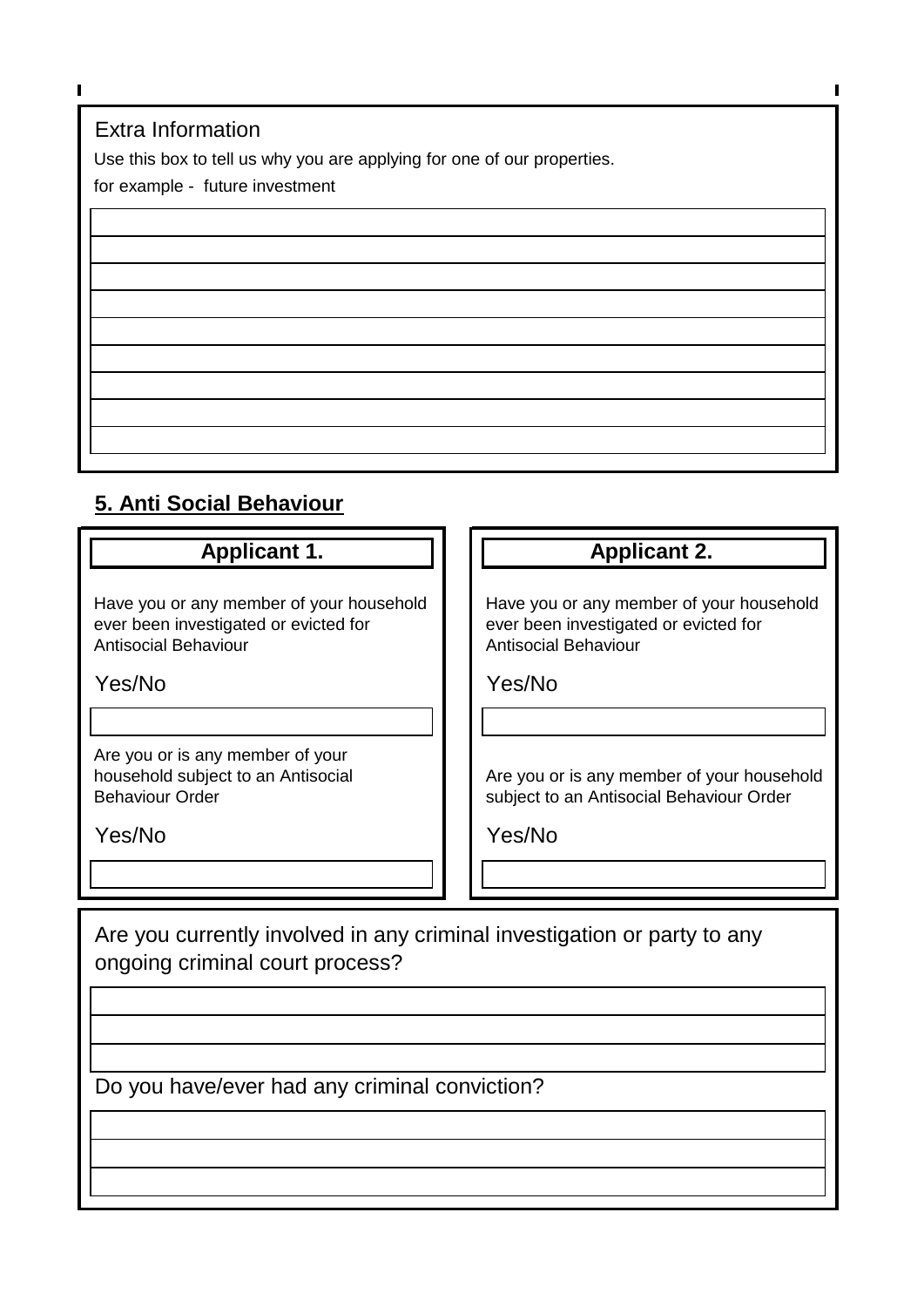### **6. Non UK Citizen**

Are you or your partner subject to immigration control

Are there any conditions or limits to your permission to stay in the UK

Yes/No Yes/No

Have you completed a Habitual Residence Test

IMPORTANT - PLEASE ATTACH THE LETTER OF SUPPORT FROM YOUR EMPLOYER TO THIS APPLICATION FORM

**Applicant 1. Applicant 2.** 

Are you or your partner subject to immigration control

Yes/No Yes/No

Are there any conditions or limits to your permission to stay in the UK

Have you completed a Habitual Residence Test

Yes/No Yes/No

If you have registered on the Highland Housing Register please let us know the following information -

Highland Housing Register Ref.

Date Registered

Amount of Points

Are you or anyone who will be living with you related to anyone working or employed by HHA.

If yes please tell us the details of the person you are connected to

Name **Position** 

Relationship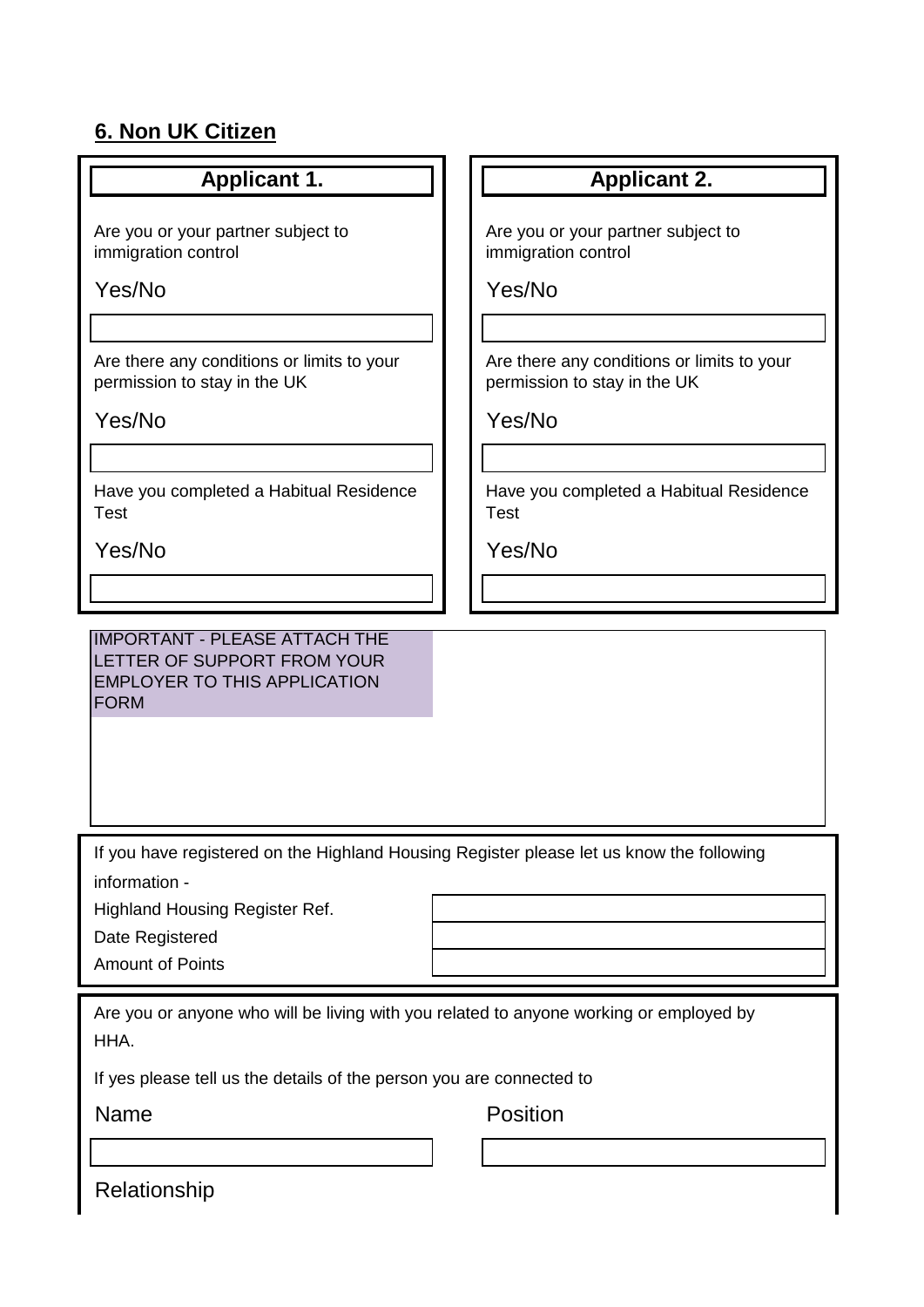This application is for properties managed by HHA who are a

registered Landlord/Letting Agent with the Highland Council. Any information for references from your employer, accountant, bank or landlord will require the completion of a separate mandate from or written consent from the applicant.

HHA are members of Landlord Accreditation Scotland, Chartered Institute of Housing, Scottish Association Institute of Housing, Scottish Association of Landlords and the Council of Letting Agents.

HHA will not discuss the information you have given with any other housing provider apart from the Highland Council and the Landlord.

HHA adhere to guidelines published in the Data Protection Act of 1998 and the General Data Protection Regulation (EU) 2016/679 which is applicable from the 25 May 18, together with any domestic laws form subsequently enacted.

HHA will keep your application form on file for a maximum 5 year period after this date your application will be confidentially destroyed.

### **Please read this declaration carefully**

I/We can confirm that the details I have provided on this application form are true and accurate.

I/We understand that if I/we give false or misleading information, or do not provide relevant information, now and at any time, my/our application may be suspended or cancelled.

If I/we get a tenancy based on false or misleading information, I understand and accept that

the landlord may take me to court to evict me/us.

I/We understand and accept that if I/we receive a Mid-market tenancy from HHA

HHA my/our name(s) will be taken off the Highland Housing Register.

I/We understand and accept that HHA may make such enquires as they deem necessary to verify the information given on this application form is true and accurate.

| <b>Signatures</b>                |      |                       |  |
|----------------------------------|------|-----------------------|--|
| <b>Applicant 1. Print Name</b>   |      | <b>Your Signature</b> |  |
|                                  |      |                       |  |
|                                  | Date |                       |  |
| <b>Applicant 2. Print Name</b>   |      | <b>Your Signature</b> |  |
|                                  |      |                       |  |
|                                  | Date |                       |  |
| Once complete please return to - |      |                       |  |

HHA, Fairways, Castle Heather, Inverness IV2 6AA